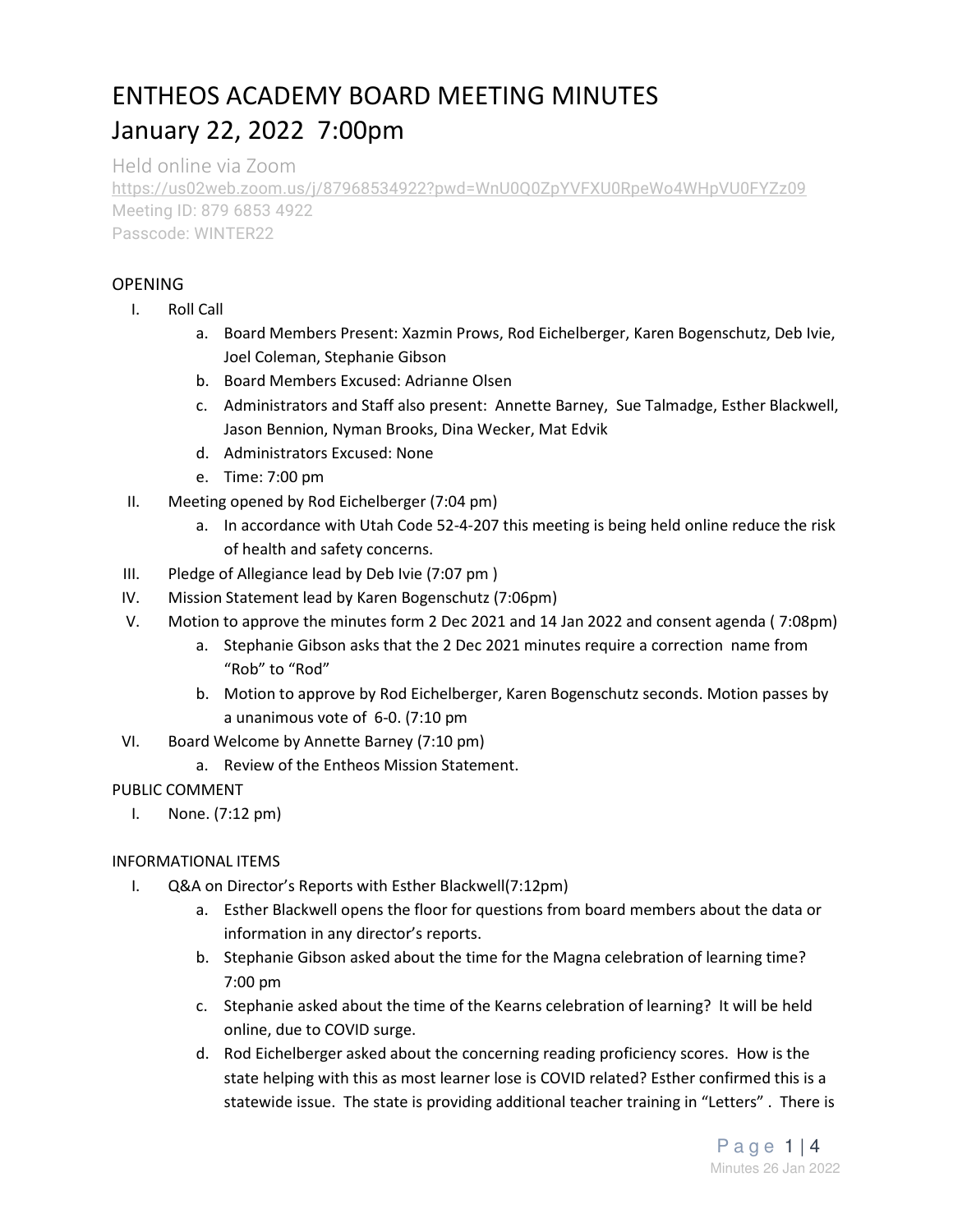funding coming for all-day kindergartens and the state is also looking at funding for preschool programs. Entheos as introduced a new phoenics program with better evidence based results.

- e. Rod how likely the legislatures change to the unrestricted funds is to happen. Esther feels it is very likely so happen, as a similar item passed for funds last year, but the legalities were unclear and few schools could utilize the needed change
- f. Rod Eichelberger askd the director's to recognize staff from their reports.
	- i. Jason Bennion introduced new staff present at the meeting Luceane Tafisi, Magna Assistant Director, Trent Sosa, middle school teacher and Aysia Hofeltz elementary school teacher.
	- ii. Jason recognized Trent Sosa, Aysia Hofeltz and Alice Duran as exception staff members in the Director's Report.
	- iii. Nyman Brooks recognized Marsha Pierce, Dalton Horscroft and Jurate Martin as exceptional staff at the Kearns campus in the Director's Report.
- g. Xazmin Prows asked about enrollment concerns from the executive director's report. Esther clarified the situation is not desperate. Magna has benefited from the recently built apartments and townhomes nearby and the building visibility as increased. Kearns unfortunately has lost building visibility to new construction. The situation requires more marketing and effort than in the past, but is not a troubling need.
- h. Karen Bogenschutz asked what can be done with the funding received for at-risk students. She is pleased the school has dropped Imagine Learning. Esther confirmed that Imagine Learning was not showing any changes in the data results. Entheos will seek a math and reading coach for teachers. Dina Wecker has been coaching teachers, but she is stretched across two campuses and a more focused approach would benefit the staff to improve their work.
- i. Rod Eichelberger highlighted the service by Mr. Levit's crew to plan and build a drain for the playground area at the school.
- II. Magna Entheos Presentation by Jason Bennion (7:31 pm)
	- a. Introduction of Evette Mendasabl and Kathryn Pierce to share a presentation about the recent high quality work and projects for the Presentation of Learning.
	- b. Evette shared about Personal Reading Challenge bookmarks with examples of the bookmarks and the goal setting and reflection by the students.
	- c. Kathryn shared about the Dioramas of a scene in a book. Mentor texts were chosen that expand student's perspective of how education varies in the world and how all education is effortful.
	- d. All board members are invited to attend the Presentation of Learning.
- III. Kearns Entheos Presentation by Nyman Brooks (7:45pm)
	- a. Introduction of Allison Weber, Stephanie Gerrard and Lauren Jacoby as presentors.
	- b. The Colors of Utah spring expedition teaches about culture, what cultures exist in Utah, how those cultures shape what we see today and how differing cultures add different values to a community.
- IV. Budget and Finance Report by Deb Ivie (7:55 pm)
	- a. Operating margin is just over 5%.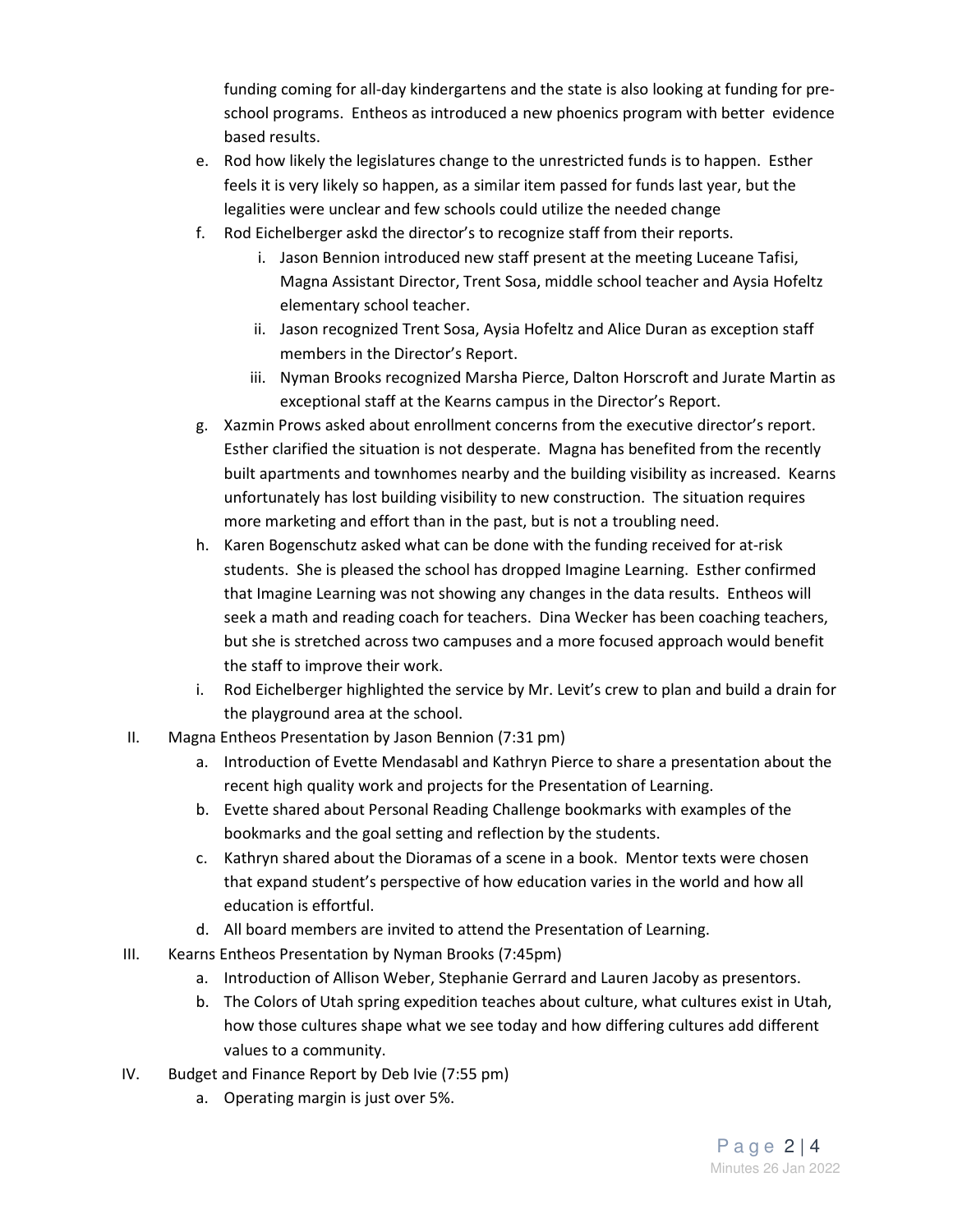- b. PTIF remains steady and the Finance committee will come with a suggested increase of deposit for the next meeting.
- c. Most of budgets are around 50% mark. The ones that are over are the ones we expect carpeting and marketing. The marketing budget will be increased for the reasons discussed in the Executive Director's Report.
- d. The audit is back. There is one note, but not a finding. Due to the refinance the school spent much more than budgeted last year. This was logically accountable, so not of concern. Deb requests the committee meet to review the procurement of auditors.
- e. SPED and NSLP spend down remains the same. Money is being spent, but the incoming funds create a two steps forward one step back situation. The lunch program is looking into additional coolers and new lunch tables this year as the NPLS spend down has been especially difficult as the free-lunch program of COVID has created a larger than normal surplus.
- f. Deb Ivie will forward the auditor report to the board members.
- V. COVID Committee Report by Xazmin Prows ( 8:00 pm)
	- a. The committee has met several times. And upon reports of COVID case increases convened the board to approve the school moving to distance learning to assure the school is following health orders. Before the break the Entheos had 51 reported cases between both campuses. Upon return 1 week later the number of reported active cases is 7. Esther is monitoring the situation closely.
	- b. The board thanked the administration for dealing with the roller coaster of health and safety needs while also maintaining high learning standards for students in an already demanding environment.
- VI. Next steps for Charter Committee and EL Review Committee lead by Rod Eichelberger( 8:05pm)
	- a. With several board members interested in the EL review Rod suggested the board have work sessions prior to the usual board meeting. No objections, beginning February 23, 2022 the board will hold work sessions for 45 minutes prior to board meeting to discuss the EL Review to work through the thought process and expectation of the coming year.

# DISCUSSION ITEMS

- I. Board Development
	- a. Rod Eichelberger lead a discussion about the presentation Good conflict vs High Conlift from the Excel Ed Conference. Chat about the presentation of good conflict vs high conflict
	- b. The board will be reviewing "We are Crew" Chapter 1 for the next meeting's board development.
	- c. Rod requests board members begin searching for new board secretary candidates as the most immediate board member need. Qualifications and job description were sent out.
- II. Policies for Discussion lead by Xazmin Prows (8:22pm)
	- a. 5400 Discipline
		- i. The edits to this policy were extensive, but resolved conflicts in implementation and are more in line with Entheos values and state codes.